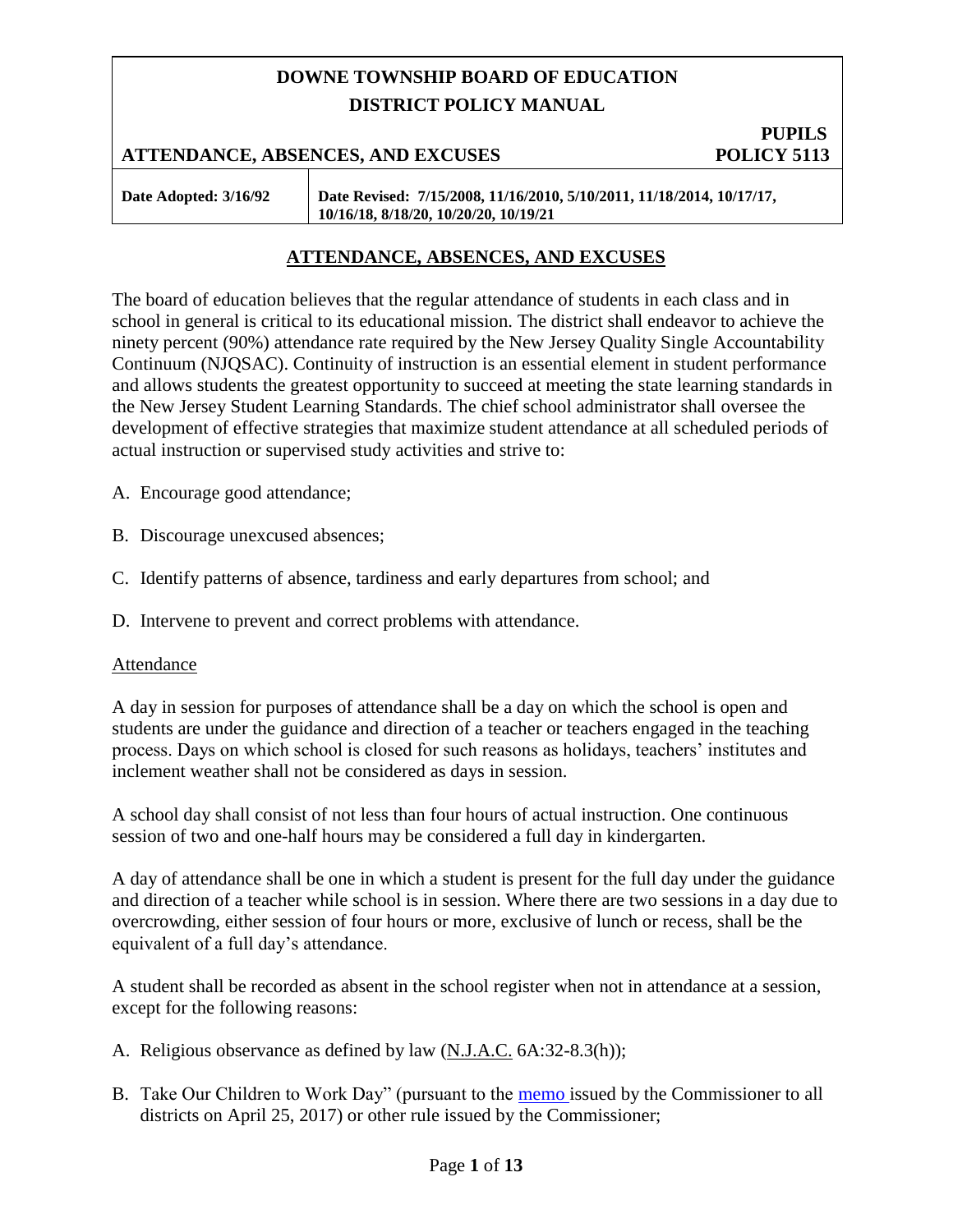- C. Participation in observance of Veterans Day (N.J.S.A. 18A:36-13.2) or district board of election membership activities (N.J.S.A. 18A: 36-33); or
- D. The closure of a busing district that prevents a student from having transportation to the receiving school.

An excused absence for any reason other than those listed above shall not be counted as a day of attendance in the school register.

The mere presence of a student at roll call shall not be regarded as sufficient attendance for compliance with law (N.J.A.C. 6A:32-8.3 School attendance). In a school which is in session during both the forenoon and the afternoon, a student shall be present at least one hour during both the forenoon and the afternoon in order to be recorded as present for the full day. In a school which is in session during either the forenoon or the afternoon, a student shall be present at least two hours in the session in order to be recorded as present for the full day.

A student not present in school because of his or her participation in an approved school activity, such as a field trip, meeting, cooperative education assignment, or athletic competition will be considered to be in attendance.

# Excused and Unexcused Absence

- A. An absence shall be considered an "excused absence" for the purpose of determining promotion, retention, truancy, grades, course credit, eligibility to make up missed assignments and tests for full credit, and violations of the school code of conduct for attendance, for the following reasons (school district must select options):
	- 1. The student's illness;
	- 2. Requirements of a student's individual health care plan;
	- 3. A death or critical illness in the student's immediate family, or of others with permission of principal;
	- 4. Quarantine;
	- 5. Observance of the student's religion on a day approved for that purpose by the State Board of Education;
	- 6. The student's suspension from school;
	- 7. Requirements of the student's individualized education program (IEP);
	- 8. Alternate short or long term accommodations for students with disabilities;
	- 9. The student's required attendance in court;
	- 10. Interviews with an admissions officer of an educational institution;
	- 11. Necessary and unavoidable medical or dental appointments that cannot be scheduled at a time other than the school day;
	- 12. Such good cause as may be acceptable to the principal.

Attendance need not always be within the school facilities. A pupil will be considered to be in attendance if he/she is present at any place where school is in session by authority of the board. The board shall consider each pupil assigned to a program of independent study, with parent/guardian permission, to be in regular attendance for that program, provided that he/she is under the guidance of a staff member so assigned, reports daily or weekly, as prescribed, to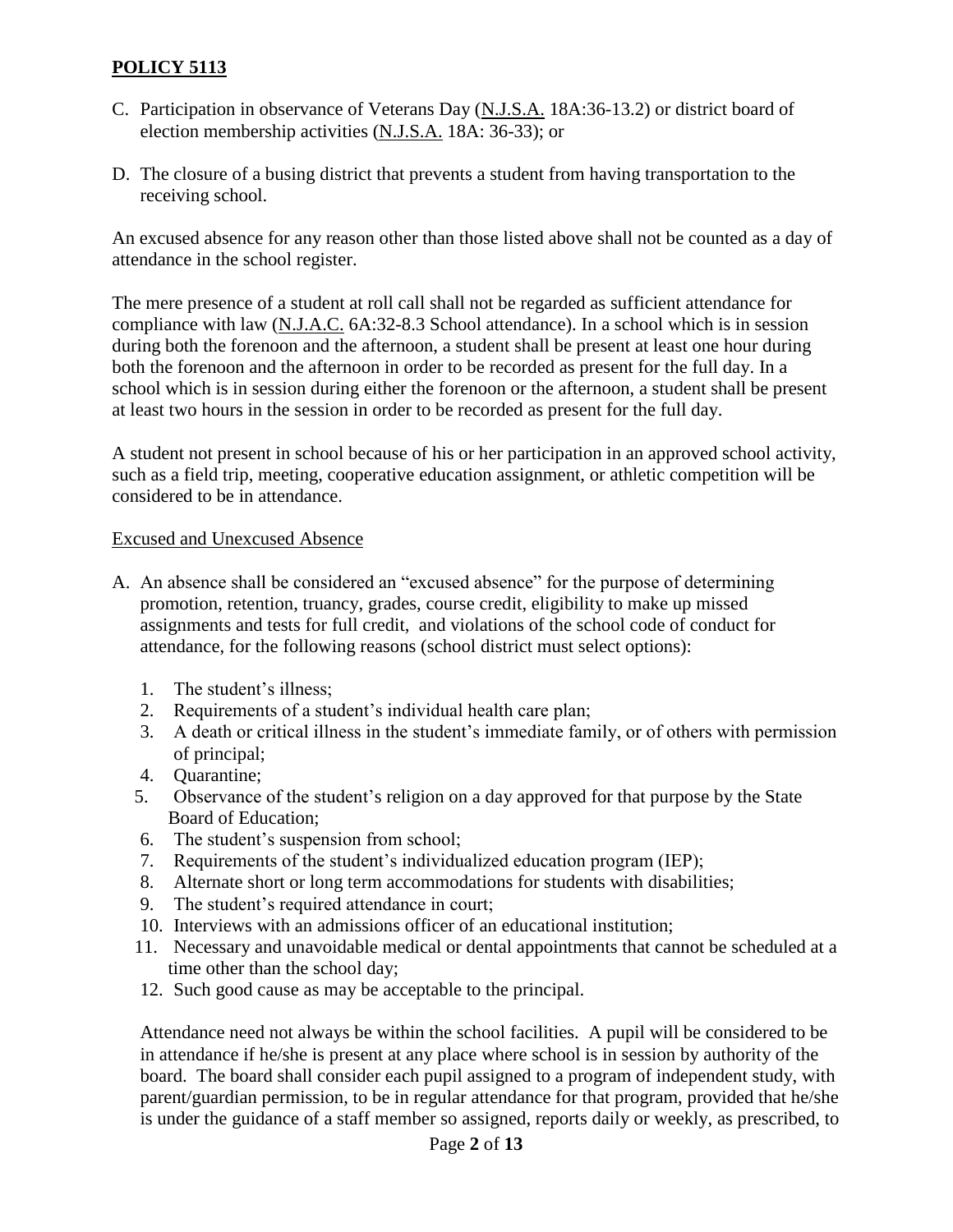such staff member the place in which he/she is conducting his/her study, and regularly demonstrates progress toward the objectives of his/her course of study.

- B. An "unexcused absence" is a student's absence for all or part of a school day for any reason other than those listed as excused absences in "A" above. An unexcused absence may be counted toward retention, truancy, loss of course credit, ineligibility to make up missed assignments and tests for full credit, and violations of the school code of conduct for attendance. Absence is expressly not excused for any of the following reasons (this list is intended to be illustrative and is not inclusive):
	- 1. Family travel;
	- 2. Performance of household or babysitting duties;
	- 3. Other daytime activities unrelated to the school program;
	- 4. Leaving school without permission when school is still in session;
	- 5. Leaving class because of illness and not reporting to the school nurse as directed; or
	- 6. Being present in school but absent from class without approval. Such absence from class is a "class cut."

# Tardiness

The orderly conduct of class activity depends upon the prompt and precise beginning of the program. Tardiness hinders the proper conduct of school activity. Students are expected to arrive to school and class on time. A student who is tardy to any class will be subject to disciplinary action as outlined in board policy 5131 Conduct and Discipline and the student code of conduct. Consequences for accumulated occurrences of tardiness may include detention, loss of credit and an unexcused school day absence.

# Attendance and Instruction

In order for the board of education to fulfill its responsibility for providing a thorough and efficient education for each student, the complete cooperation of parents/guardians and students is required to maintain a high level of school attendance.

"Chronic absenteeism" is defined in New Jersey's *ESSA* State Plan as the percentage of a school's students who are not present for 10 percent (18 days) or more of the days that they were in membership at a school.

The frequent absence of students from classroom learning experiences disrupts the continuity of the instructional process and limits the ability of students to complete the prescribed curriculum requirements successfully. The following rules shall apply for student absences:

- A. A student shall be considered absent from class for tardiness in excess of one half of the total class period.
- B. A student shall be considered absent from school for participation in less than 4 instructional hours during the school day.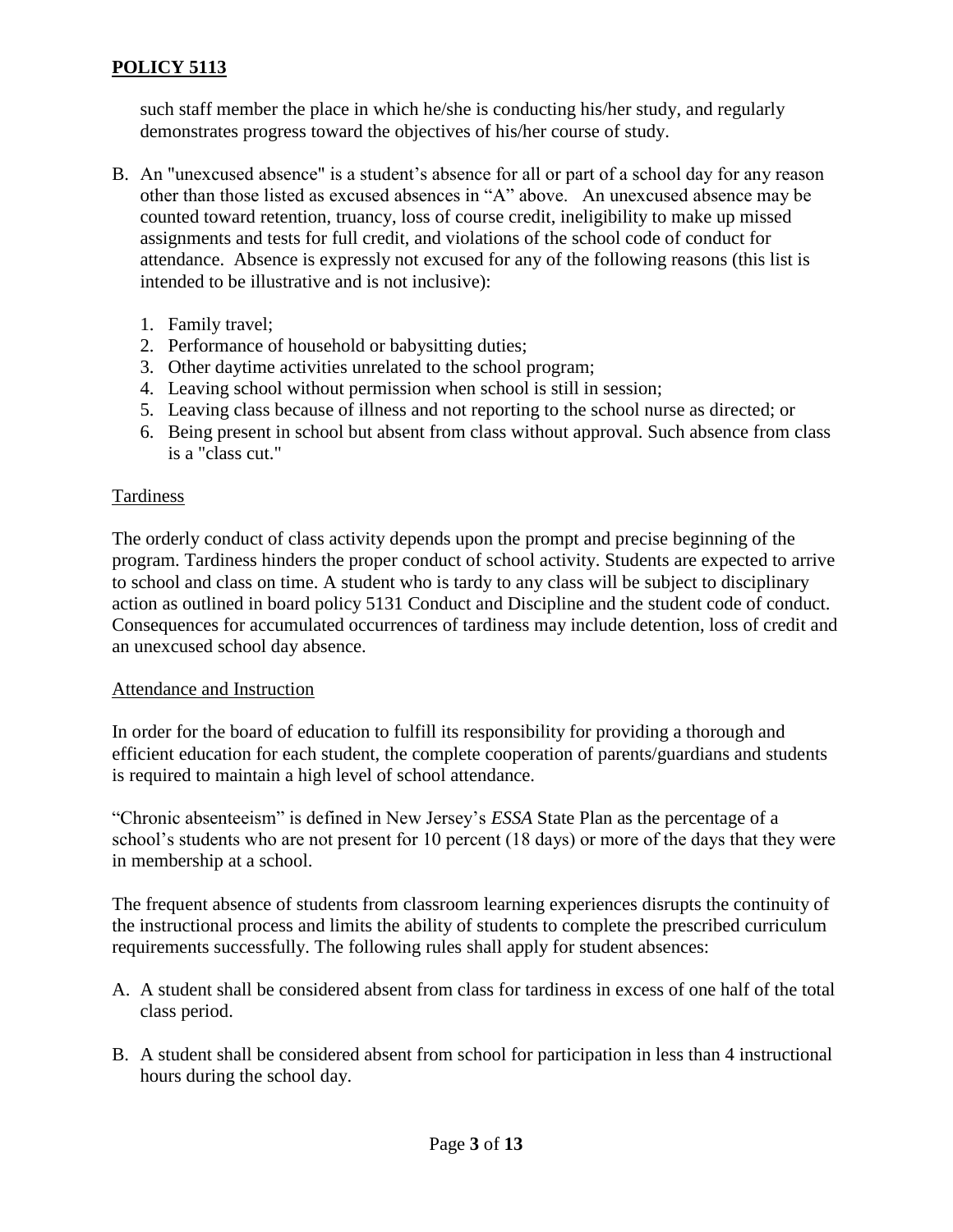A pupil must be in attendance for 165 or more school days in order to be considered to have successfully completed the instructional program requirements of the grade/course to which he/she is assigned.

A waiver of these attendance requirements may be granted for good cause by the school principal upon recommendation of a review committee, appointed by him/her, and consisting of representative staff, including pupil service personnel and classroom teachers.

In recommending the granting of a waiver of this attendance requirement, the review committee shall consider the nature and causes of all absences rather than only those in excess of the 15 days. Documentation of the nature and causes of these absences shall be the responsibility of the pupil and parent/guardian. The absence of documented parent/guardian notes, doctor's notes, and other records that verify that an absence was excused according to board policy, shall be considered unexcused. Unexcused absences shall count toward truancy and may be subject to loss of grade or course credit toward promotion or graduation and disciplinary actions according to the code of student conduct. Notes from parents/guardians shall be considered but the district may require additional documentation such as doctor's notes or other official records to verify the note.

Parents/guardians are responsible for notifying the school early in the day when a child will be absent and for informing the school in writing of the reason for the absence.

#### Procedures for Unexcused Absences

When a student fails to report to class or school accumulating up to four unexcused absences, the district shall:

- A. Make a reasonable attempt to notify the student's parents/guardians of each unexcused absence prior to the start of the following school day;
- B. Make a reasonable attempt to determine the cause of the unexcused absence, including through contact with the student's parents;
- C. Identify in consultation with the student's parents needed action designed to address patterns of unexcused absences, if any, and to have the child return to school and maintain regular attendance;
- D. Follow all procedures according to law and board policy 5142 Safety and 5141.4 Child Abuse and Neglect if a potential missing or abused child situation is detected;
- E. Cooperate with law enforcement and other authorities and agencies, as appropriate.

If contact through these means is unsuccessful the district may follow-up with another attempt to contact the parents/guardians or send a letter reporting the unexcused absence and requesting the parent/guardian to contact the school.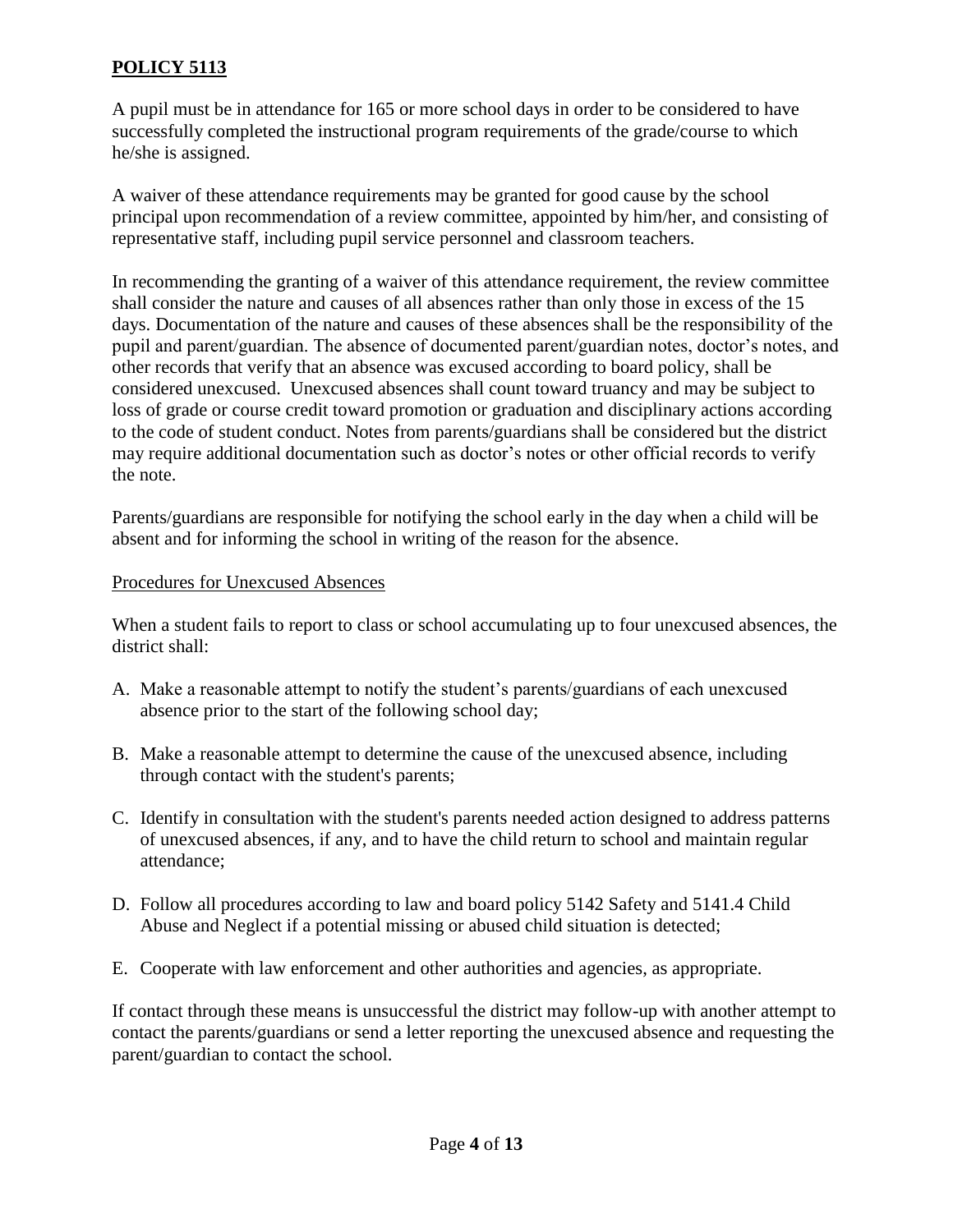### Procedures for Persistent Absences

If the pattern of unexcused absences continues and five to nine unexcused absences are accumulated the district shall:

- A. Make a reasonable attempt to notify the student's parents/guardians of each unexcused absence prior to the start of the following school day;
- B. Make a reasonable attempt to determine the cause of the unexcused absence, including through contact with the student's parents to address patterns of unexcused absences previously;
- C. Evaluate the appropriateness of action taken as identified in consultation with the student's parents;
- D. Develop an action plan to establish outcomes based upon the student's patterns of unexcused absences and to specify the interventions for supporting the student's return to school and regular attendance, which may include any or all of the following:
	- 1. Refer or consult with the building's intervention and referral services team;
	- 2. Conduct testing, assessments or evaluations of the student's academic, behavioral and health needs;
	- 3. Consider an alternate educational placement;
	- 4. Make a referral to or coordinate with a community-based social and health provider agency or other community resource;
	- 5. Refer to the court or a court program as follows:
		- a. When the unexcused absences are determined to be violations of the compulsory education law and board policy;
		- b. When there is evidence of a juvenile-family crisis the student may be referred to Superior Court, Chancery Division, Family Part. "Juvenile-family crisis" pursuant to N.J.S.A. 2A:4A-22(g) means behavior, conduct or a condition of a juvenile, parent or guardian or other family member which presents or results in a threat to wellbeing and safety of the juvenile, serious conflict regarding the juvenile's conduct, unauthorized absence from home, pattern of unauthorized absence from school, or human trafficking;
	- 6. The implementation of all required procedures for potential abuse, neglect or missing child including cooperation with law enforcement and other authorities and agencies, as appropriate;
	- 7. Engage the student's family.

# Discipline

All discipline regarding the attendance of students shall be consistent with the board policy 5131 Conduct and Discipline and the code of student conduct. Consequences for absences may include: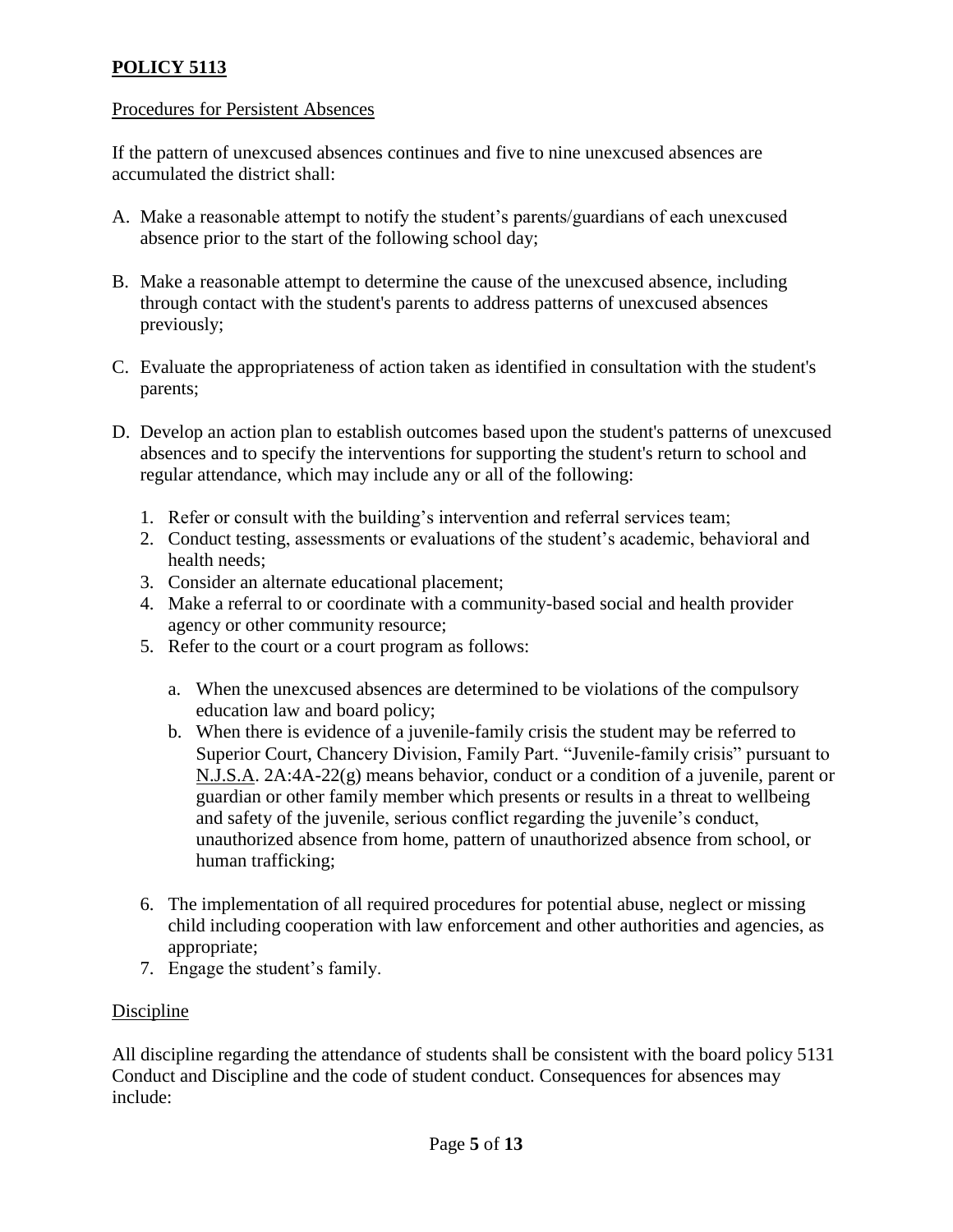- A. Students may be denied participation in co-curricular activities if their attendance fails to meet the standards set forth herein;
- B. Students may be denied participation in athletic competition if their attendance fails to meet the standards set forth herein;
- C. Loss of partial or total course credit;
- D. Detention or suspension.

No student who is absent from school for observance of a religious holiday or other excused absence shall be disciplined and/or deprived of any award or of eligibility for or opportunity to compete for any award because of the absence.

Students, parents and guardians shall be notified of disciplinary actions for attendance including loss of credit and may appeal this determination through the procedure as set forth in board policy 5145.6 Student Grievance Procedure.

# Truancy

For cumulative unexcused absences of 10 or more, the student between the ages of six and 16 is truant, pursuant to law. The district shall:

- A. Make a determination regarding the need for a court referral for the truancy;
- B. Make a reasonable attempt to notify the student's parents of the mandatory referral;
- C. Continue to consult with the parent and the involved agencies to support the student's return to school and regular attendance;
- D. Cooperate with law enforcement and other authorities and agencies, as appropriate;
- E. Follow all procedures required by N.J.S.A. 18A:38-28 through 31, Compelling Attendance at School and other applicable state and federal statutes as follows:
	- 1. An attendance officer who finds a truant child, shall take the child and deliver him/her to the parent/guardian or other person having charge and control of the child, or to the teacher of the school which such child is lawfully required to attend;
	- 2. The attendance officer shall examine into all violations and shall warn the child, the parent/guardian or other person having charge and control of the child of the consequences of the violation if persisted in;
	- 3. The attendance officer shall notify the parent/guardian or other person having charge and control of the child in writing, to cause the child to attend school within five days from the date on which notice is served, and regularly thereafter;
	- 4. The attendance officer shall have full police power to enforce the provisions of this article and may arrest without warrant any vagrant child or habitual truant or any child who is habitually incorrigible or who is vicious or immoral in conduct or illegally absent from school;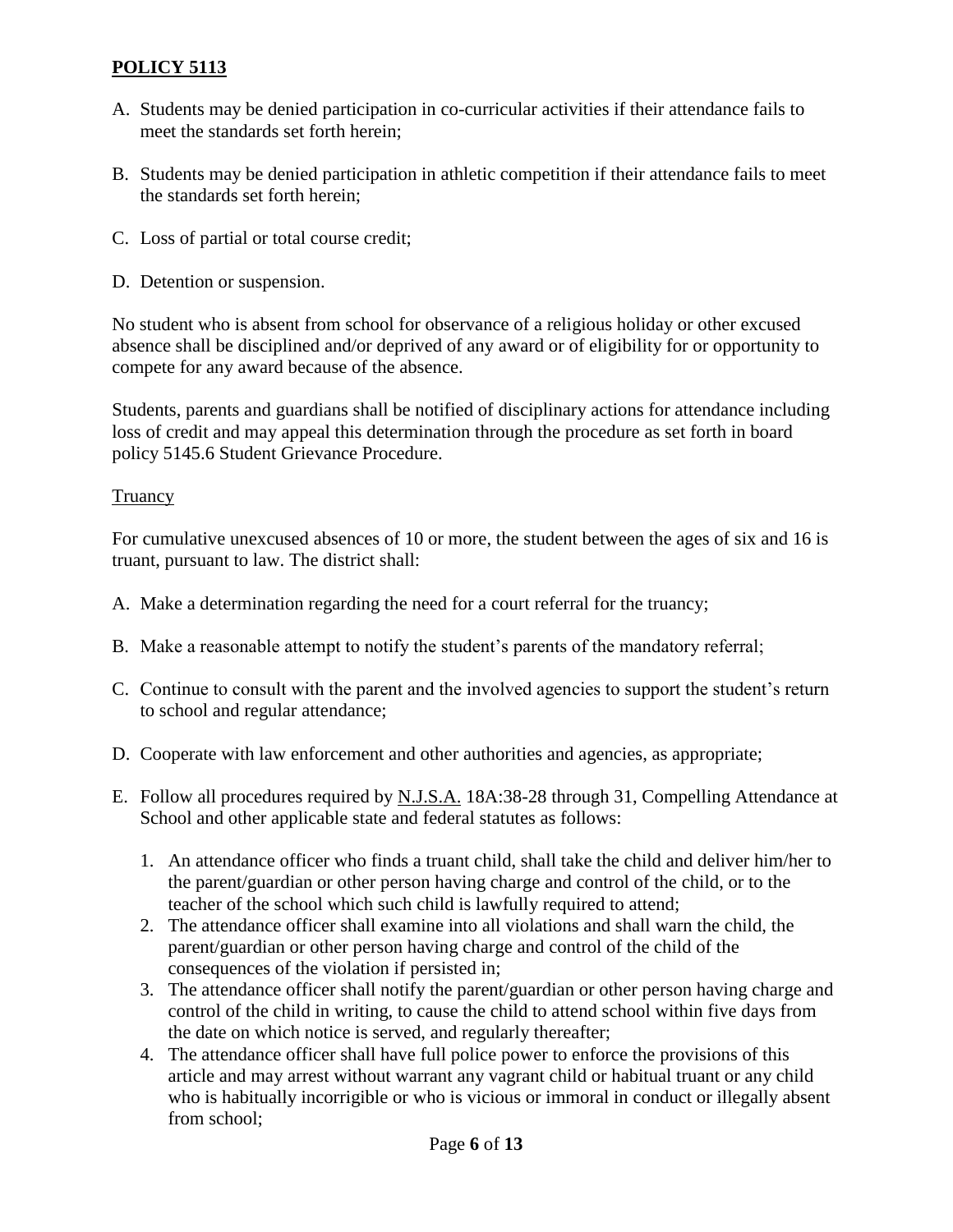- 5. The sheriff and his officers and all police officers and constables shall assist the attendance officer in the performance of their duties;
- 6. A parent, guardian or other person having charge and control of a child between the ages of 6 and 16 years, who shall fail to comply with any of the provisions of this article relating to his/her duties, shall be deemed to be a disorderly person and shall be subject to a fine of not more than \$25.00 for a first offense and not more than \$ 100.00 for each subsequent offense, in the discretion of the court. In any such proceeding, the summons issuing therein, or in special circumstances a warrant, shall be directed to the alleged disorderly person and the child.

### Unexcused Absences for Students in Special Education

For students with disabilities, the length of the school day and the academic year of programs must be at least as long as that established for nondisabled students (N.J.A.C. 6A:14-4.1(c)). The attendance guidelines, discipline and remedial measures set forth in this policy shall apply to classified students where appropriate and in accordance with the student's:

- A. Individualized education program (IEP);
- B. The Individuals with Disabilities Education Act (IDEA)
- C. Procedural protections set forth in N.J.A.C. 6A:14;
- D. Alternate short or long term accommodations for students with disabilities as required by law;
- E. Requirements of a student's individualized health care plan and individualized emergency healthcare plan.

The IEP team may make a decision, based on the individual needs of the student, that the student is unable to attend school and should receive special education and related services in a different setting or manner, such as through home instruction, all or part of the time. The decision of the IEP team shall be included in the student's IEP. In such a case, the student should be marked as "present" in the Student Information System (SIS) when he or she is educated in the educational placement(s) set forth in his or her IEP.

# District Sending and Receiving Relationships

The receiving school shall report attendance problems to the sending district responsible for the student. Following five or more cumulative unexcused absences school officials from the sending district shall proceed in accordance with the sending district's board attendance policy and procedure.

# Regular Release of Pupils Before the End of the Normal School Day

There are varying situations which may justify release of certain pupils from school before the normal time for closing. Such situations are justifiable only if the release does not jeopardize the pupil's educational program and the reasons for such release can be shown to have positive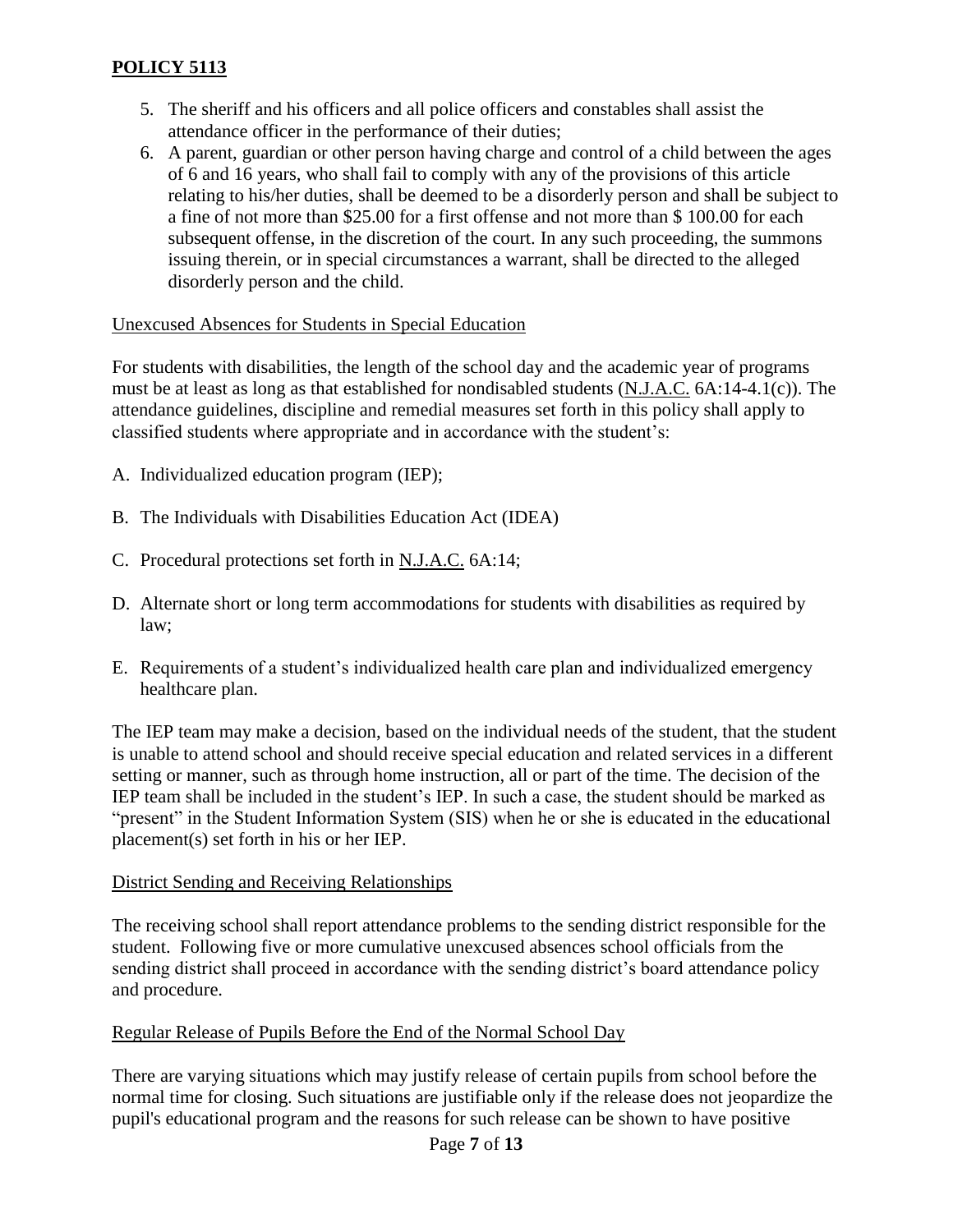benefits for the pupil.

# Late Arrival and Early Dismissal

The board recognizes that from time to time compelling circumstances will require that a pupil be late to school or dismissed before the end of the school day.

As agent responsible for the education of the children of this district, the board shall require that the school be notified in advance of such absences by written request of the pupil's parent/guardian, which shall state the reason for the tardiness or early dismissal. Justifiable reasons may include:

- A. Medical or dental appointments which cannot be scheduled outside of school hours;
- B. Requirements of a student's individualized health care plan and individualized emergency healthcare plan;
- C. Requirements of the student's individualized education program (IEP);
- D. Alternate short or long term accommodations for students with disabilities;
- E. Medical disability;
- F. Motor vehicle driver's test;
- G. Interview for college entrance or employment;
- H. Family emergency;
- I. Court appearance;
- J. Such good cause as may be acceptable to the administration.

No pupil in grades kindergarten through eight shall be permitted to leave the school before the close of the school day unless he/she is met in the school office by his/her parent/guardian or a person authorized by the parent/guardian to act in his/her behalf.

Tardiness not covered by the causes listed shall be cumulative, and may affect course credit.

# Legal Custody

A record shall be kept indicating the legal custodian of each pupil. Such custodian shall be responsible for informing the board of any change in the pupil's custodian. The principal may take such steps as seem necessary to ensure that the child is released only to the proper legal custodian.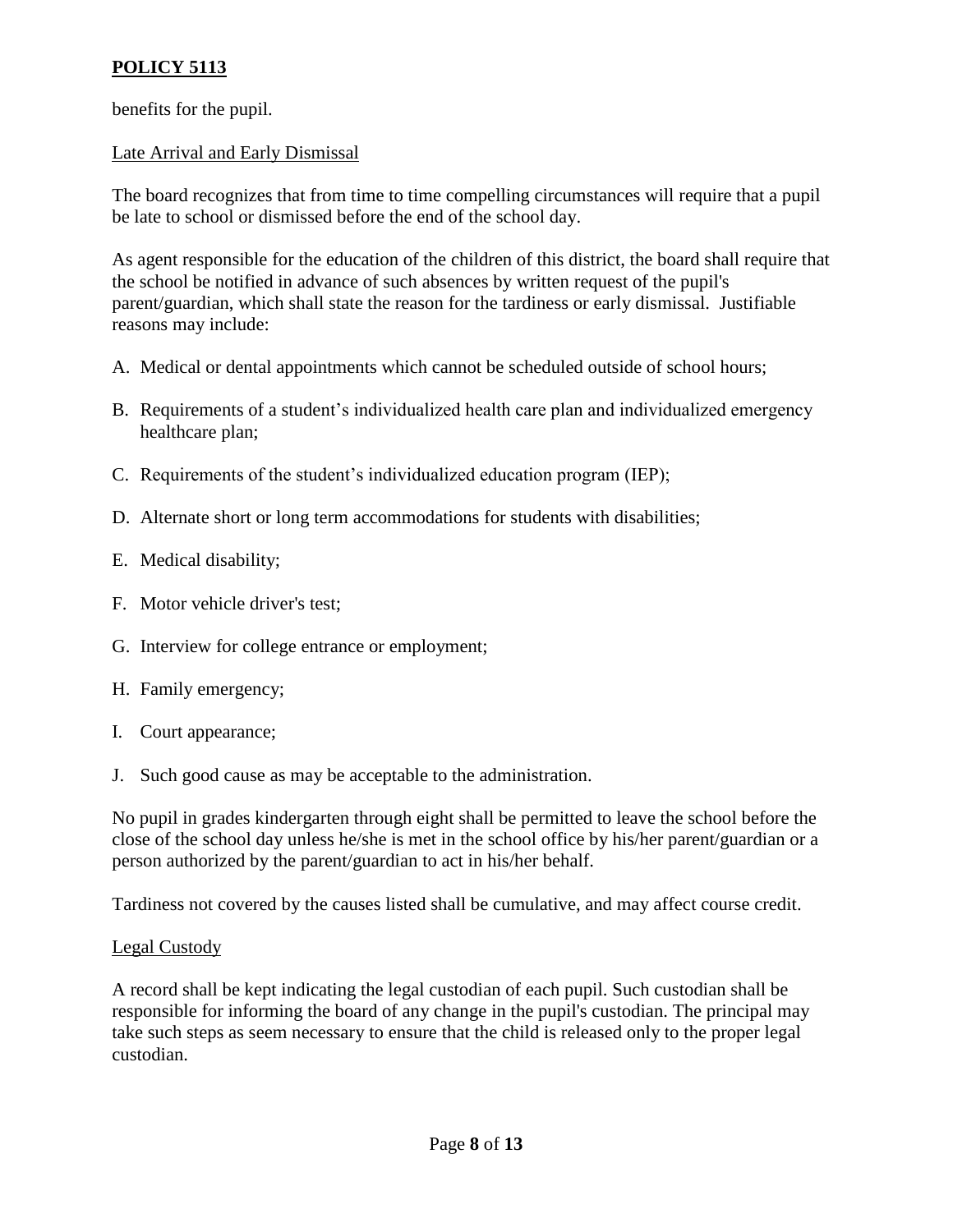### Potentially Missing Children

- A. If daily attendance records indicate a child is absent, and the parent/guardian has not called, a designated person shall attempt to contact the parent/guardian;
- B. If no telephone contact can be made, the attendance officer shall investigate;
- C. If the attendance officer cannot locate the child, he/she shall inform the principal, who shall inform the appropriate local authorities;
- D. If a child who was present in the morning is absent after lunch, the same procedure shall be followed.

### Marking Missing Child's School Record

Whenever the chief school administrator receives notice from the Missing Persons Unit that a child has been reported missing, he/she shall mark the child's records in such a way that whenever a copy of or information regarding the record is requested, district personnel will be aware that the record is that of a missing child. If a copy of a marked school record is requested, the chief school administrator shall supply the record to the requestor without alerting him/her to the fact that the record has been marked, according to provisions in code and statute on accessing pupil records (see policy 5125 Pupil Records). After the chief school administrator has complied with the request for copies of records or information, he/she shall immediately report the inquiry or any knowledge as to the whereabouts of the missing child to the Missing Persons Unit.

#### Regulations

The chief school administrator shall develop procedures for the attendance of pupils including:

- A. The expectations and consequences regarding students' timely arrival of students to school and classes;
- B. The expectations and consequences regarding attendance at school and classes;
- C. A definition of unexcused absence that counts toward truancy that is consistent with the definition of a school day;
- D. School staff responses for unexcused absences for:
	- 1. Cumulative absences up to four;
	- 2. Cumulative absences of between five and nine;
	- 3. Cumulative unexcused absences of 10 or more; and
	- 4. Referral to court.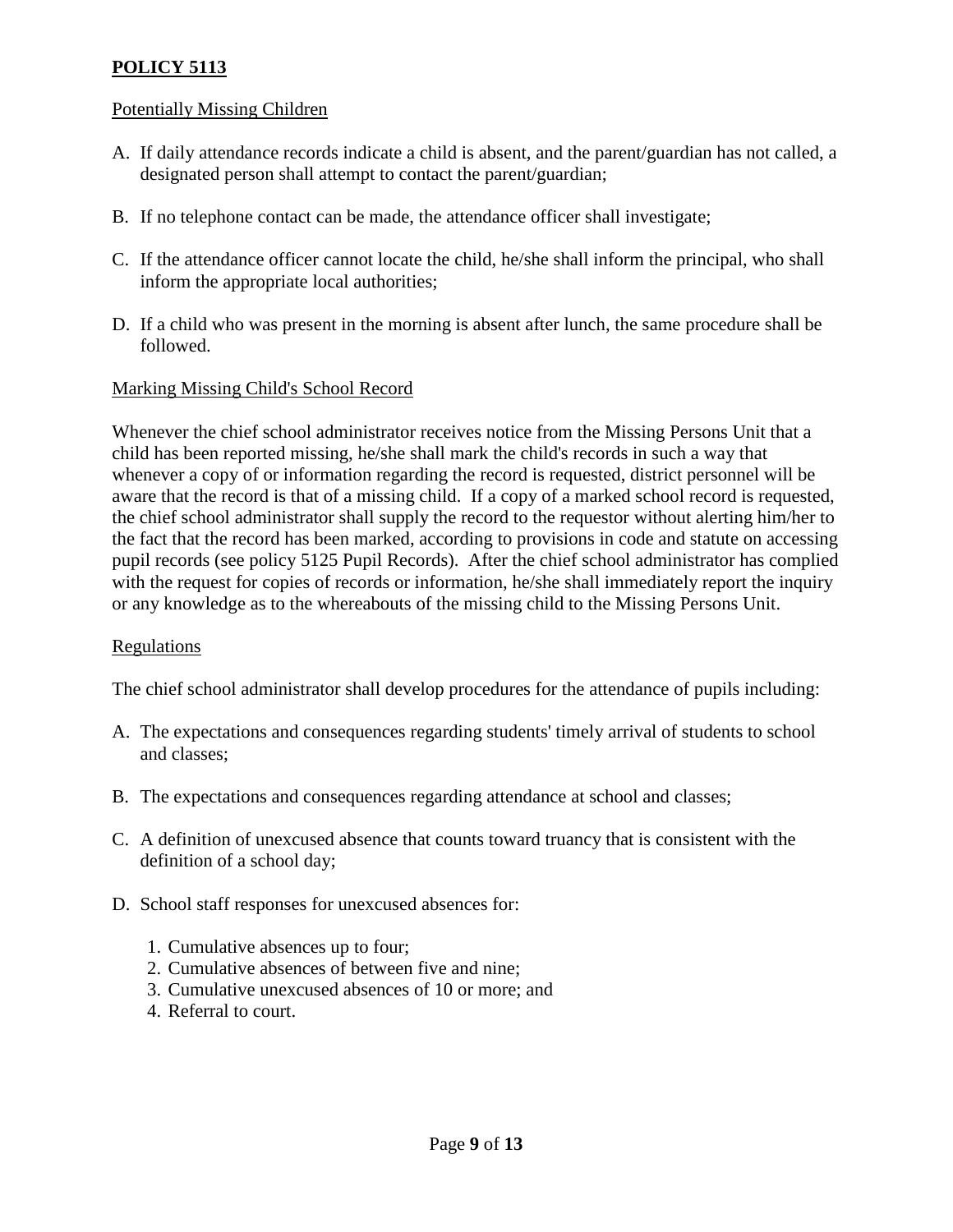#### Dissemination and Implementation

The chief school administrator shall take all necessary steps to publicize this policy and may include these rules in district handbooks and/or on the district website. Parents/guardians and students shall be notified annually of the attendance policy.

The chief school administrator shall ensure that the rules for this policy are applied consistently and uniformly, and that all disciplinary sanctions are carried out with necessary due process.

The board shall review the attendance policy on a regular basis.

The Chief School Administrator reserves the right to modify requirements set forth in this policy for students who accrue absences related to COVID-19 due to contraction of or exposure to COVID-19 and/or direct exposure to individuals who may have contracted COVID-19. A doctor's note must be provided to serve as documentation of these circumstances. They will be evaluated on a case-by-case basis.

|               | Legal References: N.J.S.A. 18A:11-1                    | General mandatory powers and duties                                            |
|---------------|--------------------------------------------------------|--------------------------------------------------------------------------------|
|               | N.J.S.A. 18A:35-4.9                                    | Pupil promotion and remediation; policies and<br>procedures                    |
|               | N.J.S.A. 18A:36-13.2                                   | Excused absence for certain pupils on Veterans<br>Day                          |
|               | N.J.S.A. 18A:36-14, -15, -16                           | Religious holidays; absence of pupils on;<br>effect                            |
|               | N.J.S.A. 18A:36-19a                                    | Newly enrolled students; records and<br>identification                         |
|               | N.J.S.A. 18A:36-24                                     |                                                                                |
|               | through -26                                            | Missing children; legislative findings and<br>declarations                     |
|               | N.J.S.A. 18A:36-33                                     | Pupils serving as district board of election<br>members, excused absence       |
|               | N.J.S.A. 18A:38-25                                     | Attendance required of children between six and<br>16; exceptions              |
|               | N.J.S.A. 18A:38-26                                     | Days when attendance required; exceptions                                      |
|               | N.J.S.A. 18A:38-27                                     | Truancy and juvenile delinquency defined                                       |
|               | N.J.S.A. 18A:38-28<br>through -31<br>See particularly: | Compelling attendance at school                                                |
|               | N.J.S.A. 18A:38-31                                     | Violations of article by parents or guardians;<br>penalties                    |
|               | N.J.S.A. 18A:38-32                                     | District and county vocational school attendance                               |
|               |                                                        | officers                                                                       |
|               | N.J.S.A. 18A:40-7                                      | Exclusion of pupils who are ill                                                |
|               | N.J.S.A. 18A:40-8                                      | Exclusion of pupils whose presence is<br>detrimental to health and cleanliness |
|               | N.J.S.A. 18A:40-9                                      | Failure of parent to remove cause for exclusion;                               |
| Page 10 of 13 |                                                        |                                                                                |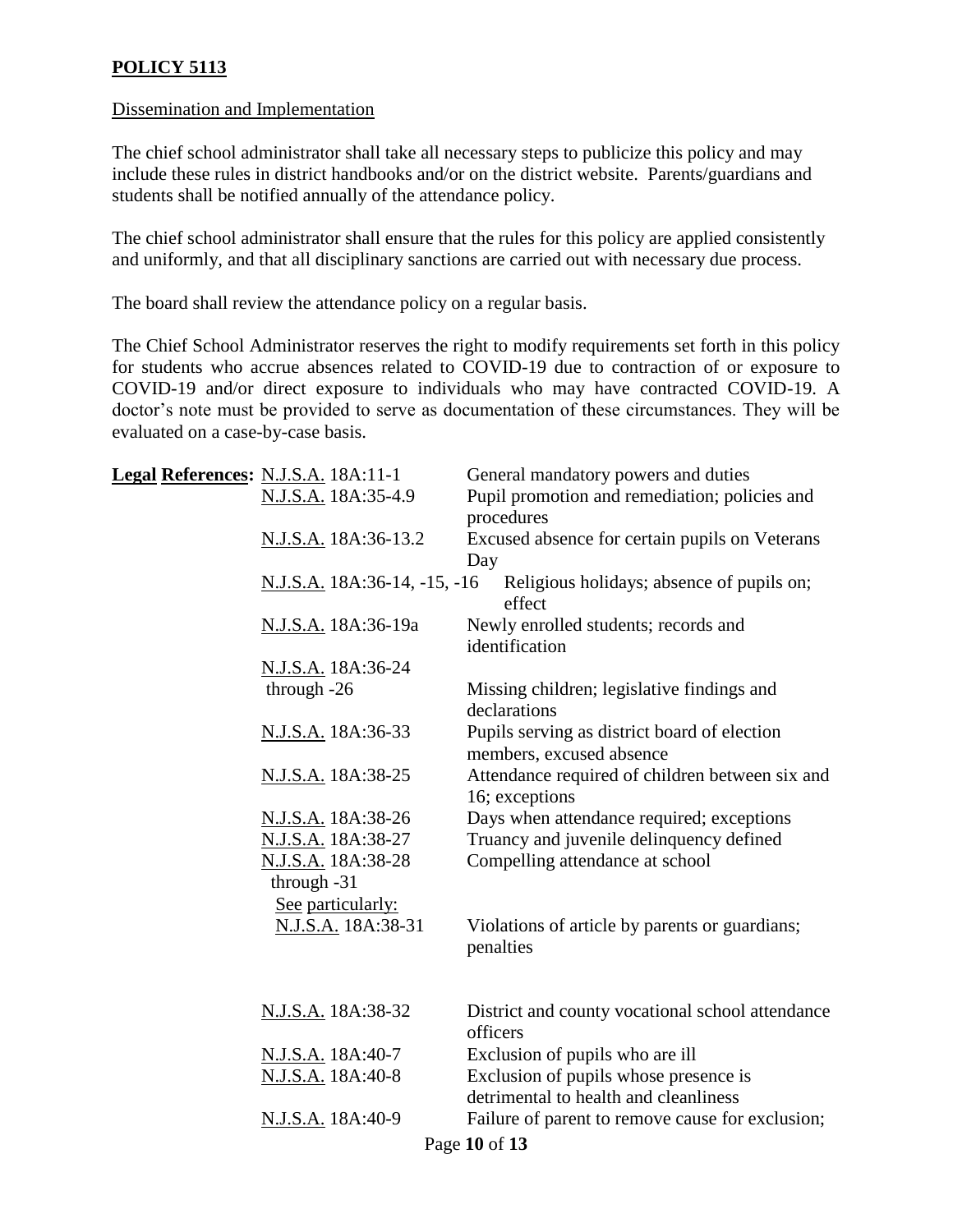penalty

| N.J.S.A. 18A:40-10                     | Exclusion of teachers and pupils exposed to<br>disease                       |
|----------------------------------------|------------------------------------------------------------------------------|
| N.J.S.A. 18A:40-11                     | Exclusion of pupils having communicable<br>tuberculosis                      |
| N.J.S.A. 18A:40-12                     | Closing schools during epidemic                                              |
| N.J.S.A. 18A:54-20                     | Powers of board (county vocational schools)                                  |
| N.J.S.A. 52:17B-9.8a                   |                                                                              |
| through $-9.8c$                        | Marking of missing child's school record                                     |
| N.J.A.C. 6A:8-5.1                      | Graduation requirements                                                      |
| N.J.A.C. 6A:14-1 et seq.               | Special education                                                            |
| See particularly:                      |                                                                              |
| $N.J.A.C. 6A:14-4.1(c)$                | General requirements                                                         |
| <u>N.J.A.C.</u> 6A:16-1 <u>et seq.</u> | Programs to support student development                                      |
| See particularly:                      |                                                                              |
| N.J.A.C. 6A:16-7.6                     | Attendance                                                                   |
|                                        | N.J.A.C. 6A:30-1.1 et seq. Evaluation of the Performance of School Districts |
|                                        | N.J.A.C. 6A:32-8.1 et seq. Student Attendance and Accounting                 |
| N.J.A.C. 6A:32-8.3                     | Student attendance                                                           |
| N.J.A.C. 8:61-2.1                      | Attendance at school by students or adults with                              |
|                                        | <b>HIV</b> infection                                                         |

Wetherell v. Board of Education of Township of Burlington, 1978 S.L.D. 794 (Board may impose penalties for unjustifiable tardiness, improper absences from classes, truancy, and other unexcused absences)

Wheatley v. Board of Education of City of Burlington, 1974 S.L.D. 851 (Board may adopt policy to deny students course credit after a student was late or absent a specified number of times.)

C.R., on behalf of J.R., v. Board of Education of the Scotch Plains-Fanwood Regional School District, 1988 S.L.D. (June 22)(board acted unreasonably in applying its attendance policy to student with excessive absences due to chronic medical illness)

Student Attendance Policies and Procedures Compliance Checklist, New Jersey Department of Education [www.nj.gov/education/students/safety/behavior/attendance/checklist.pdf](http://www.nj.gov/education/students/safety/behavior/attendance/checklist.pdf)

Commissioner memo on "Take Our Children to Work Day," April 25, 2017 at:

[https://www.nj.gov/education/broadcasts/2017/APR/25/16343/Instructions%](https://www.nj.gov/education/broadcasts/2017/APR/25/16343/Instructions%20for%20Recording%20Attendance%20of%20Students%20Who%20Take%20Part%20in%20Take%20Our%20Children%20to%20Work%20Day.pdf) [20for%20Recording%20Attendance%20of%20Students%20Who%20Take%](https://www.nj.gov/education/broadcasts/2017/APR/25/16343/Instructions%20for%20Recording%20Attendance%20of%20Students%20Who%20Take%20Part%20in%20Take%20Our%20Children%20to%20Work%20Day.pdf)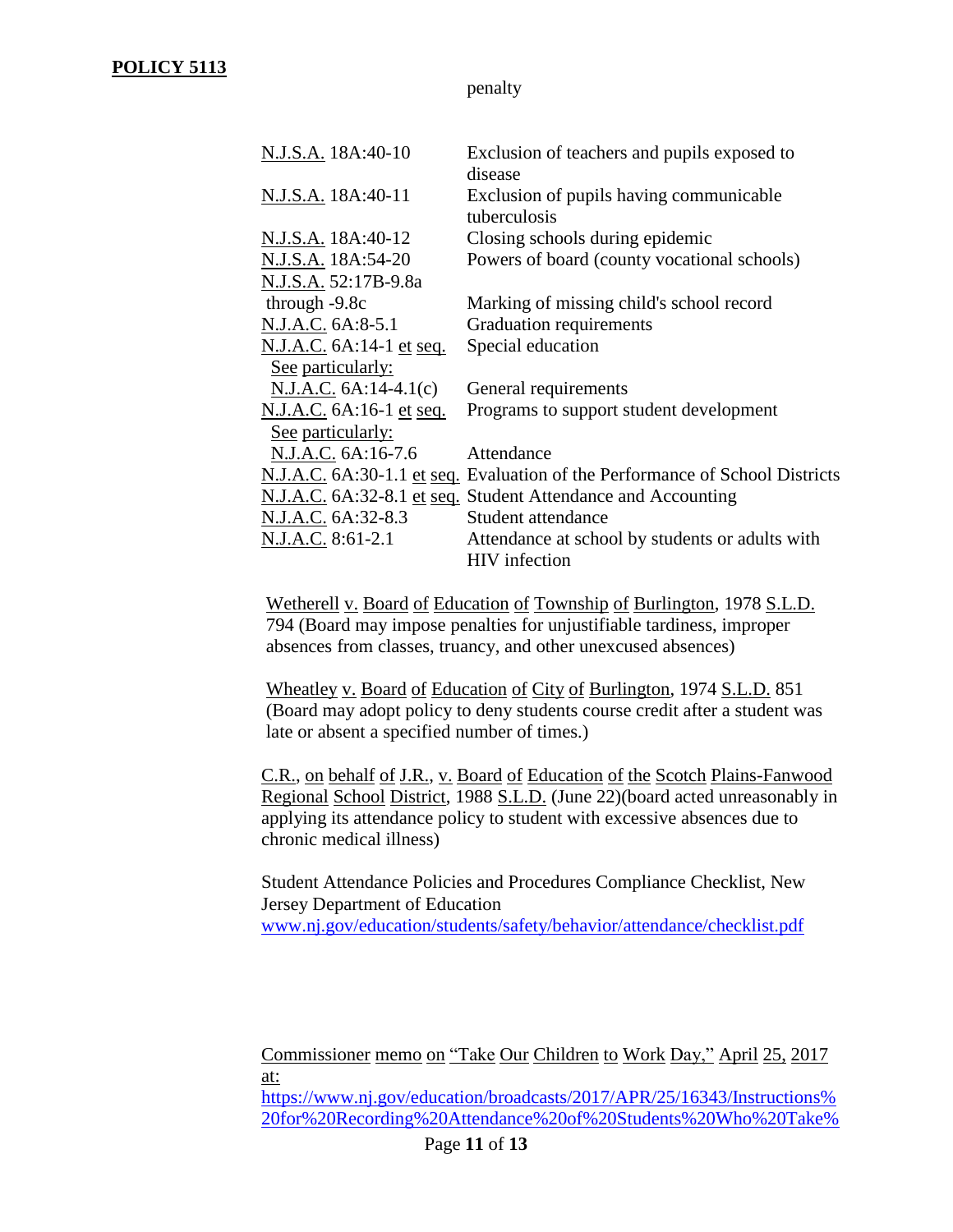Jerkins v. Anderson. 191, N.J. (2007)

# **Cross References:** 5020 Role of parents/guardians

- 5111 Admission
- 5114 Suspension and expulsion
- 5124 Reporting to parents/guardians
- 5125 Pupil records
- 5141.2 Illness
- 5141.4 Child abuse and neglect
- 5142 Pupil safety
- 6146 Graduation requirements
- 6146.2 Promotion/retention
- 6147 Standards of proficiency
- 6147.1 Evaluation of individual student performance
- 6154 Homework/makeup work
- 6171.4 Special education
- 6173 Home instruction